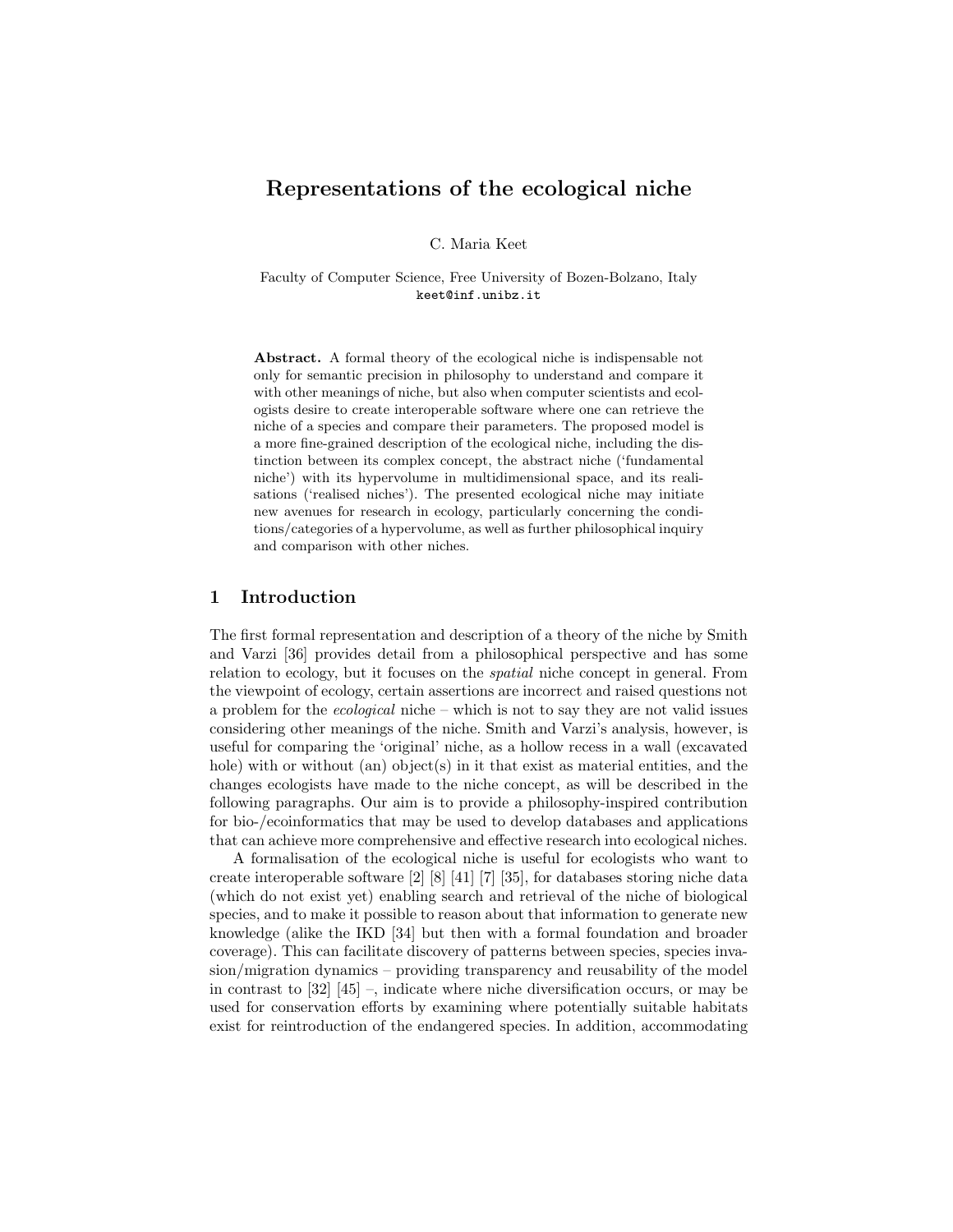ecological knowledge in a (formal) ontology can solve implementation [41] and maintenance [5] problems to a higher degree than object-oriented approaches [2], although OO already provides more reusable components than procedural code (the vast majority of software in ecology and agriculture is procedural, see [25] [27] [41] for a discussion). Through the sharing of a common view of the subject matter, it can provide the sought-after relative implementation-independence such that modelled knowledge can be reused in multiple settings for diverse applications and software integration efforts. Although a philosophical investigation and formal model will not solve all ambiguities automatically, as that is for ecologists to resolve, it does provide a useful methodology and tool for clarifying differences. This can be represented in a formal model, and subsequently either tested in in silico and in vivo  $\&$  in vitro experiments, or be used to narrow down research hypotheses in order to eliminate or mature (parts of) ecological theories. Last, ontology-driven information systems [15] have a known and explicit underlying structure, a white box instead of several black box modules, which aids understanding of a modelled system – an approach that is especially urgent for ecology research [39].

The contents of this article is organised as follows: §2 contains the overview of the ecological niche, where its main components – fundamental niche, hypervolume, and realised niche – are described in more detail in successive subsections, with the formal characterisation and verbalization of the ecological niche available online (http://www.meteck.org/files/AppNiche.pdf). I compare it with related philosophy research into other niches in §3. The last section (§4) contains some final remarks and suggestions for further research.

### 1.1 A note on niche terms

Movements of people across language regions are from a semantic and linguistics perspective interesting because of import and naturalisation of foreign terms into local vocabularies. Niche originates from the Italian nicchio, morphed into the verb nichier and noun niche in French, went back into Italian as nicchia [11] or changed directly from nicchio into nicchia in Italian. Subsequently, it was copied into English as niche and naturalised to nis in Dutch during the late Middle Ages [44]. The nis and nicchia still refer to the original literal meaning of niche – the 3-dimensional (architectural) structure of a recess in a wall (excavated hole) that exist as physical material object – and conceptualised and analysed by Aristotle and, later, Roger Barker [36]. In the last century, ecologists borrowed the term 'niche' and modified the meaning for their own purposes; business and politics took the ecological niche and modified it even further for their respective preferred uses. Ecologists make use of the niche with multidimensionality and species, and differentiate between abstract ('fundamental') and physical ('realized') niches. This recent modification has been copied from English into Dutch as niche, it being distinct from the nis and nicchia in that it has a figurative meaning, and has not undergone naturalisation (in Italian, the ecological niche is registered since 1961 as nicchia ecologica [11]). Several other languages, such as English, Spanish, German, and French, all use the term niche for both the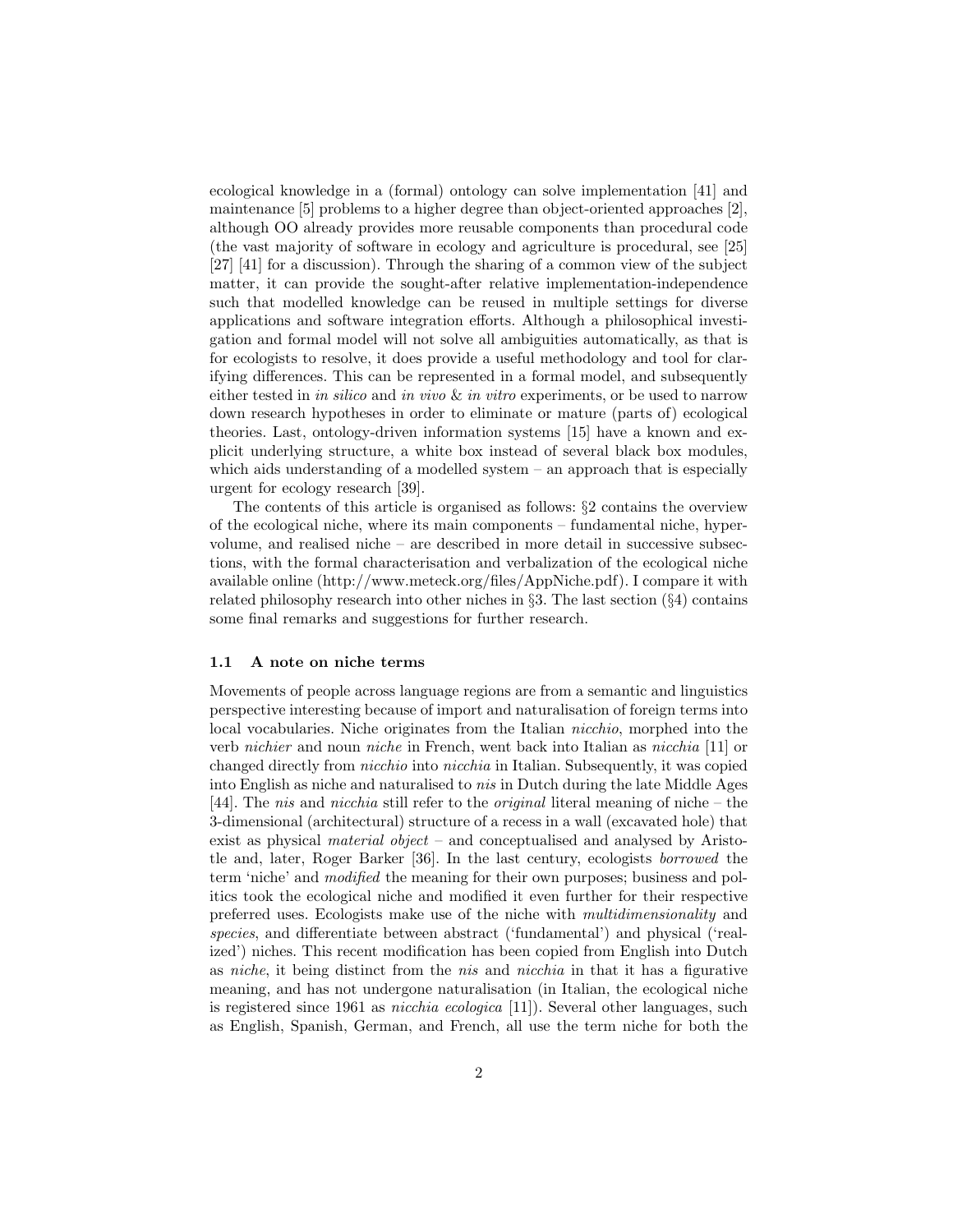original and modified meanings. Here, I focus on the ecological niche and have no intention to capture meanings of niche other than the ecological one.

## 2 Main components

Despite objections which have been raised to the postulation of complex concepts  $[12]$ , the ecological niche EN as currently used by ecologists can be categorised as a complex concept, or, in ecological terms, an "integrative concept" [13], hence it is composed of, and building upon, other entities and, arguably, concepts. The ecological niche receives attention from people with diverse backgrounds: philosophers, bioinformaticians and computer scientist, and ecologists. They all emphasise different aspects of the ecological niche, use different established vocabularies, and have their preferred representation. The main entities and relations captured with EN are depicted here in the (formal) Object-Role Modeling (ORM) model in Fig.1. The ORM methodology has the advantages that the ORM model is a conceptual model for relational database- and objectoriented software development, and produces pseudo-natural language sentences that a domain expert easily can verify without having to learn new knowledge representation languages (note: the verbalization of Fig.1 is available online in the appendix). To formulate a constraint over entities and their relation (role) in the fixed-syntax pseudo-natural language, called 'verbalize' in ORM terminology, we have, for instance, the mandatory and uniqueness constraints between the FundamentalNiche and Species, as follows:

Species defines FundamentalNiche **/** FundamentalNiche niche of Species. **Each** FundamentalNiche niche of **some** Species. **Each** FundamentalNiche niche of **at most one** Species. **Each** Species defines **some** FundamentalNiche. **Each** Species defines **at most one** FundamentalNiche.

Without the sugar coating of the verbalization, the graphical representation of Fig.1, and  $FuN$  denoting fundamental niche and  $Sp$  species, then the FOL representation of the same constraints is:

$$
\forall x, y(FuN(x) \land Sp(y) \land nicheOf(x, y_i) \land nicheOf(x, y_j)) \rightarrow (y_i = y_j) \quad (1)
$$
  

$$
\forall x, y(FuN(x) \land Sp(y) \land nicheOf(x_i, y) \land nicheOf(x_j, y)) \rightarrow (x_i = x_j) \quad (2)
$$

#### 2.1 The ecological niche  $EN$

The ecological niche EN sets the restrictions on the concepts/entities and relations it comprises. For instance, the species  $Sp$  'defines' (in ecology terms) the niche – thus, the ecological niche is existentially dependent on species –, that it consists of an *n*-dimensional hypervolume  $HV$  [19] and that there is one fundamental niche  $FuN$  realised by one or more realised niches  $ReN$  that can be found in nature. Such statements are combined into a definition like "The position of the species and its response to factors of community hyperspace defines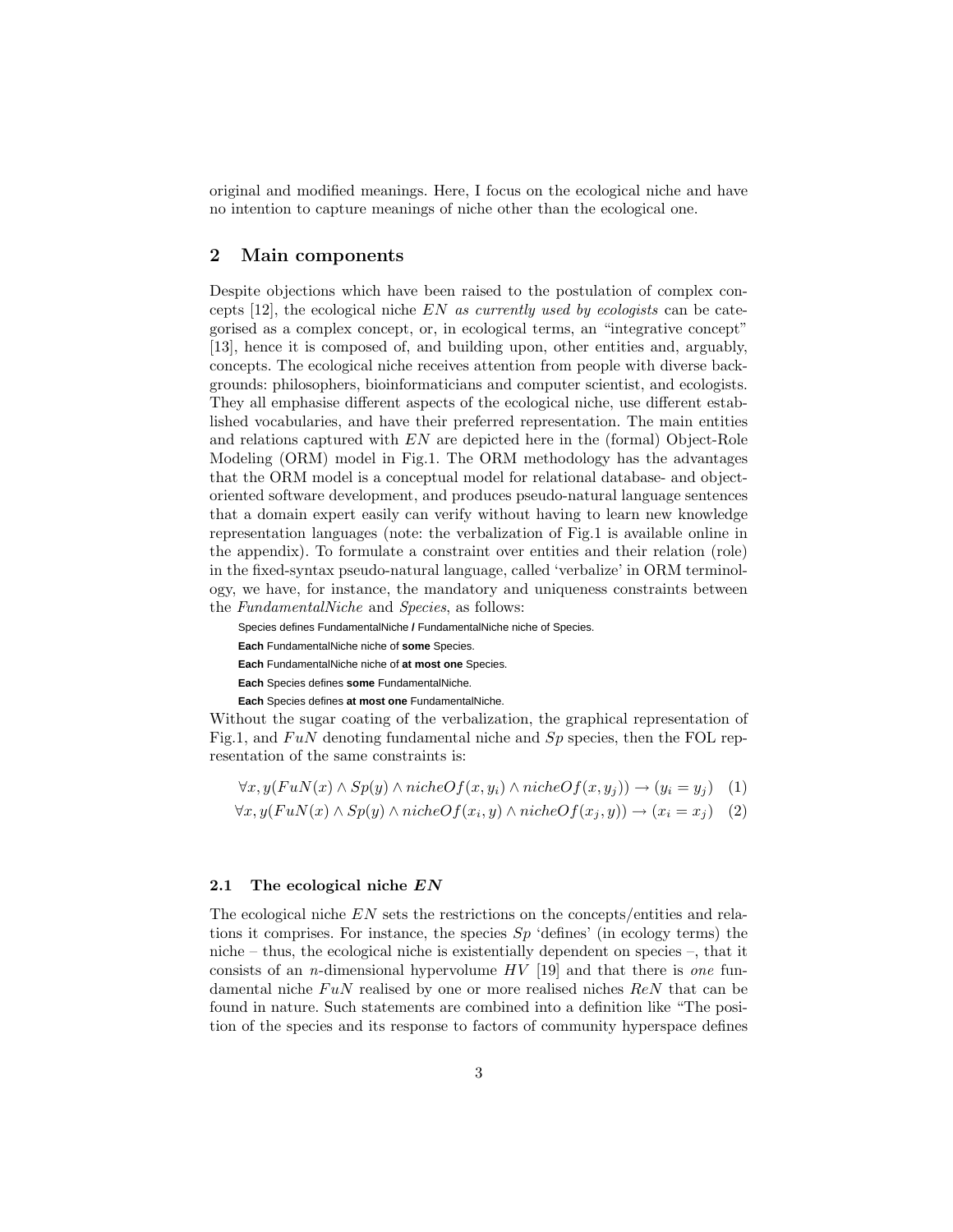

Fig. 1. ORM representation of the ecological niche depicting the main components, where ovals denote entities, rectangles relations, arrows uniqueness constraints, and blobs mandatory constrains (included in the formalisation); see [16] for details of ORM and mappings to UML and ER, and VisioModeler 3.1 for automated verbalization and semi-automated database generation from an ORM model.

its niche" [28], "A niche represents the range of conditions and resource qualities within which an individual or species can survive and reproduce" [33], or "niche is the 'role' of a species in a community, and can be defined as the conditions in which the species can survive or the way of life that it follows" [6]. A role can be competitor, predator, pathogen and so forth, but notice that the niche is more than the specification of the role the organisms 'play': the 'niche as a profession' is a part of the whole niche of the species. Consequences of the definitions are that no two species can occupy the same niche, because it is one species defining (constraining) its niche. This is the widely accepted 'Grinnell and Hutchinson' meaning, where the latter provided an improvement on the former [19], most importantly the *n-categories* with the hypervolume (I clarify hypervolume in  $\S 2.3$ ). Another consequence is that a niche cannot be empty and the species must have living organisms belonging to that species. Regarding the former, one can find statements to the contrary in ecology and conservation literature, like 'finding an empty niche' to re-introduce or translocate organisms of endangered species x. However, this is a shorthand expression for the case where there is a habitat with a particular spatial region that has seemingly suitable conditions equal or smaller than the endangered species'  $HV$  of the fundamental niche of  $x$ , i.e. there is potentially a realised niche. This particular environment becomes a realised niche for x if and only if the (re)introduced organisms belonging to species x survive and procreate in that particular environment. This *does not imply* there was a *vacant* niche, as it may be that  $x$  has outcompeted and replaced one of the native species.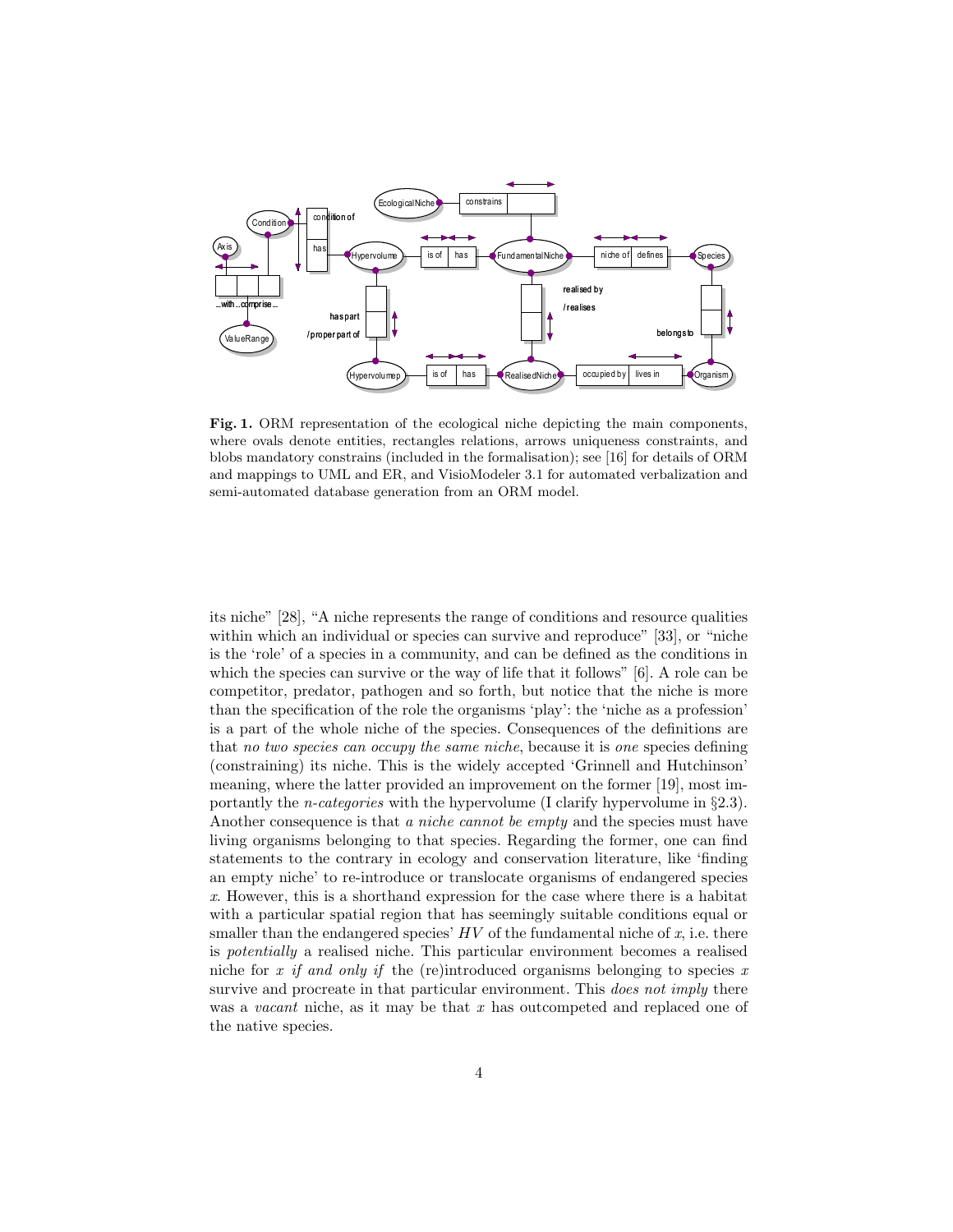### 2.2 The fundamental niche  $FuN$

The fundamental niche  $FuN$  is a concept consisting mainly of a combination of conditions, in ecology called categories (from the 'n-category theory'), to construct a hypervolume in multidimensional space (see  $\S 2.3$ ). In ontology terminology, the 'category' is a combination of a quality/feature/property and its value(s), henceforth called condition to avoid misinterpretation. Each condition is a biotic or abiotic factor (also called a resource in ecology) with specific values to which a species is adapted, such as its diet, activity pattern, and number of young. The  $F uN$  has the maximum hypervolume for the particular species, which means that it has all the *possibilia* under which the organisms belonging to the species can live. These are the constraints and if the organisms go 'outside' of this viable hypervolume, they will die. More precisely: then they cannot maintain the continuation of their type unless they manage to adapt, whereby niche diversification takes place – where the shape of the hypervolume has changed. The adapted organisms may even diversify further and speciate into a new species, which cannot breed with the old one anymore and produce fertile offspring, and that has its own fundamental niche; this process is called niche differentiation. Recollecting axioms (1) and (2), then because  $Sp(y_1) \neq Sp(y_2)$ , it must be that  $FuN(x_1) \neq FuN(x_2)$ , and vice versa.

Thus, another characteristic of the  $F u N$  is that no two fundamental niches are the same, because no two species are the same, and different species cannot share the same niche, although it may be the case that for epistemological reasons – limitations of our knowledge about a particular  $FuN$  – that fundamental niches seem alike. According to the competitive exclusion principle (also called the Volterra-Gause principle, or Grinnell's Axiom), species must be sufficiently differentiated [29] [40] [33] to be able to co-exist in the same environment (e.g. [1] [20]). What two or more species also may have in common in complex food webs is fulfilling the same function (role), which is a part of a complete description of a niche for each species. Most notable with the role-view of the niche is that the role emphasises the interaction of the organisms in relation to organisms of other species, like predator or the trophic interactions in food webs (e.g. [22]). This suggests that one may be able to categorise at least the axes of the conditions according to different types of conditions. This does not receive prominent attention among ecologists, but a closer inspection of conditions to categorise them into coherent 'sub-sections' of the fundamental niche may benefit the structure, manageability, and maintainability of a database or other software application.

Last, there is no agreement among ecologists which conditions to include and how niche data has to be obtained. There are four minor differences that may yield divergent results in specification of a particular fundamental niche: examining organisms of a species in a laboratory setting versus in situ, and survival versus normal living conditions [24]. In addition, there is the not yet well-researched notion if some conditions are 'more essential' than others are, and how one can be sure to have included all conditions and all values – but these are epistemological issues. In principle, the  $FuN$  uses the maximum possi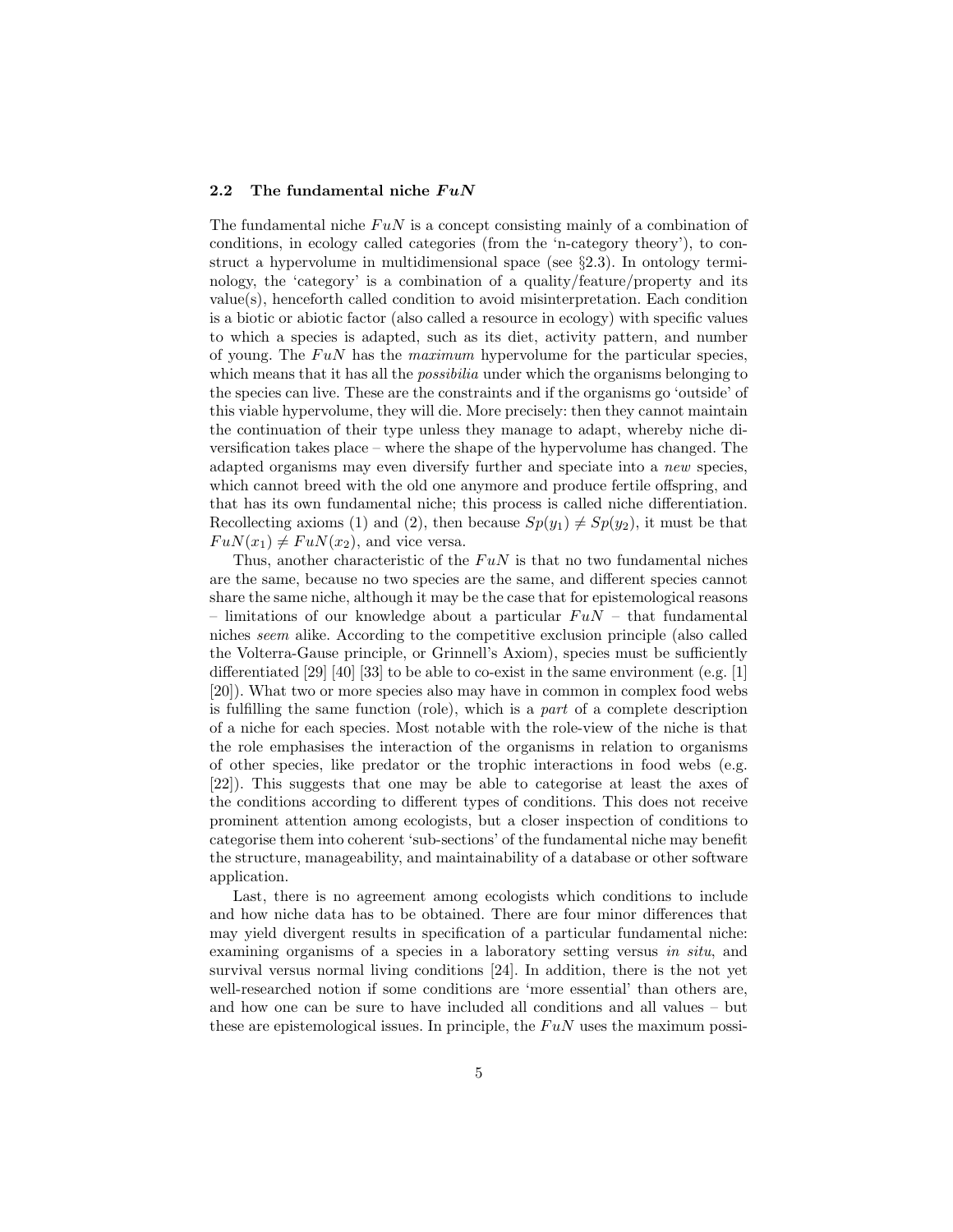ble conditions of the physical and physiological place, resources, behaviour and role to create the largest hypervolume for the species; this, if desired, can be subdivided into smaller hypervolumes for each group of conditions for further analysis of niche data.

#### 2.3 The hypervolume

I discuss the hypervolume and how it relates to the  $FuN$  here first, before describing the realised niche  $ReN$  in §2.4, so that the differences between the  $FuN$ and  $ReN$  are easier to grasp. The hypervolume  $HV$  is an (abstract) region that contains all conditions – the maximum amounts and value ranges possible – for the species to survive or live in. The fundamental niche has a  $HV$  containing a finite amount of conditions where no two conditions are the same. Each con-



Fig. 2. Hypervolume  $HV$  (rectangle) of two conditions and two smaller hypervolumes  $HV_p$  (ellipse and circle) for species x.

dition consists of an axis Ax with a value (range)  $VaRa$ , thereby  $FuN$  is a mathematically describable hypervolume existing in a multi-dimensional space that is valid for a particular species. Depending on the chosen time scale, this hypervolume is static or dynamic. Generally, ecologists consider it as static because evolution occurs over a much larger time scale than the researcher's time span. Fig.2 illustrates a simple hypervolume: there are two conditions with axis  $\lambda$  and  $\mu$  and each axis has a demarcation of the maximum value range, where the resulting maximum hypervolume  $HV$  is indicated with the rectangle. The ellipse and circle represent the conditions that actually occur at different geographical sites where organisms belonging to the species live. Each  $VaRa$  is not empty and can consist of a set of one or more distinct entities, a single numerical value, or value range between given boundaries. In addition, there can be restrictions on the values in the same condition or between conditions, such as 'if it feeds on bread, then it also must have water' and 'if temperature  $> 30^{\circ}$ C, then humidity must be between 90% and 99%'. The advantage of using the n-category theory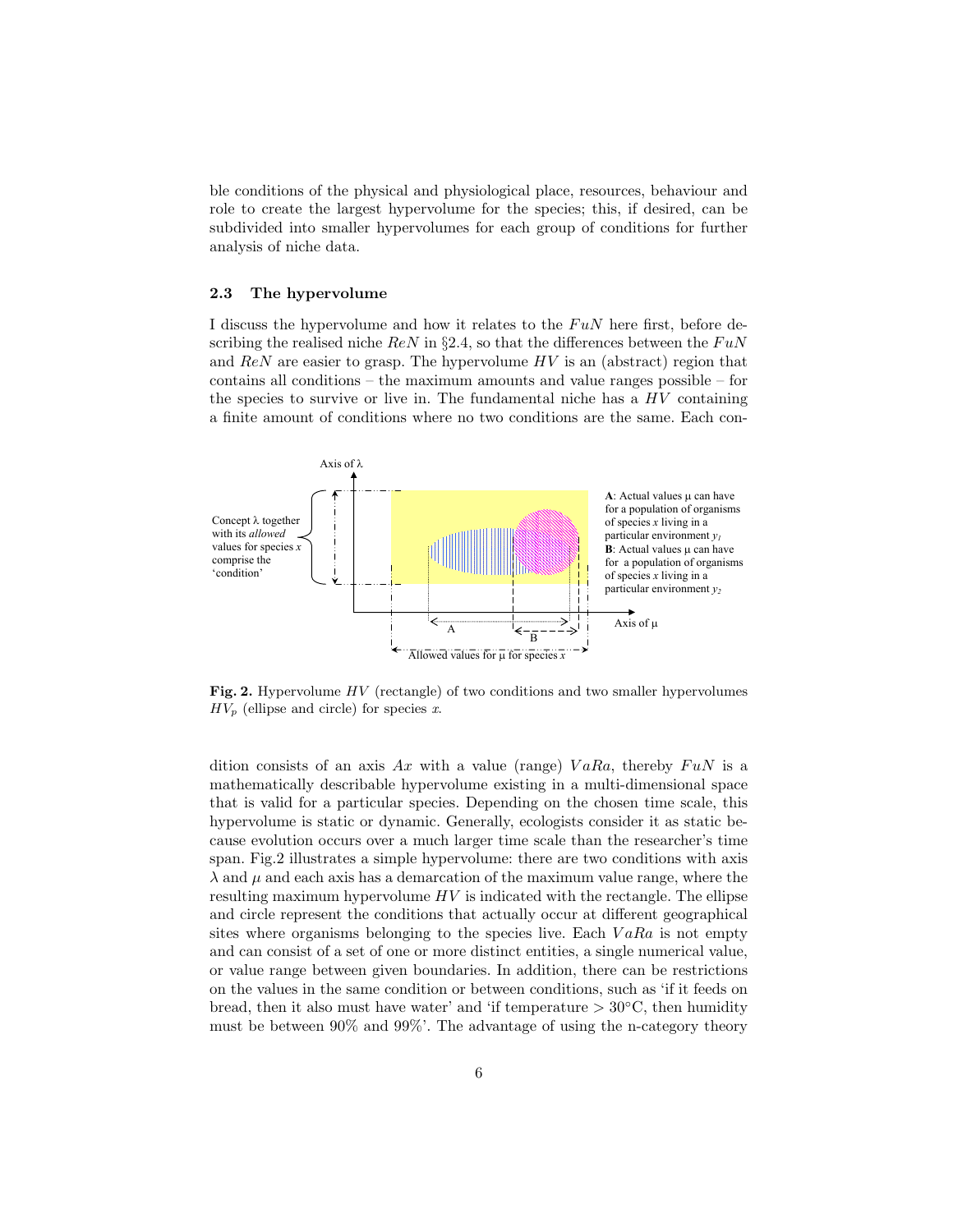for conditions is that of being able to refine the concept of 'sameness' with relation to set theory, because it allows one to distinguish between isomorphisms and equality [4]. Two elements in a set (or between two sets) are either the same or different, but in a category, two objects can be mathematically not equivalent, but only in some sense they are, i.e. isomorphic but not equal [4], where a quality, feature, or quale can be isomorphic to an other.

Examples of conditions of niches are illustrated in e.g. [20] [10] [18] [24]. Relatively straightforward are the abiotic conditions Temperature and Humidity with a value range each, but characterising conditions such as Distribution, Dispersal, and Diet goes beyond this overview (a toy example is included in  $\S 2.4$ ). Note that such conditions do not include physical properties of organisms themselves, such as height, weight, or the density of the hairs on hairy leaves. Of course, there is a relation between physical characteristics and the conditions (such as fins for swimming) and the interaction between the environment and physiological characteristics, but is not this type of interaction that is captured with the niche. Both the axes and the values merit ontological investigation and subsequent ontology development, thereby addressing, among others, types of ecological role, diet, and foraging pattern as well.

# 2.4 The realised niche ReN

The realised niche  $ReN$  is the occurrence of a subsection of the hypervolume  $HV$ of its fundamental niche  $FuN$  at a spatial region during some time interval and that is inhabited with organisms belonging the species that defines the  $F uN$ . As mentioned in the previous section, the  $HV$  is an abstract region, hence so is its subsection  $HV_p$  (like the ellipse is enclosed in the rectangle in Fig.2), whereas organisms are physical particulars that do not inhabit an abstract object. To solve this issue, one can either a) categorise a  $HV$  not to be abstract and make it a mereological sum of (measured) physical conditions, or b) have the realised niche to be a collection of measurements (and, depending on the condition, average of the values) taken in a spatial region at different points in time, which ecologists prefer. Either way, further investigation is needed by both philosophers and ecologists to ascertain the precise ontological relation.

When studying some population of organisms belonging to one species living in a particular habitat<sup>1</sup>, say, not just some mountain region but specifically the Mont Blanc, one uses environmental parameters to describe the habitat. Different populations of organisms of a species can live in different environments, i.e. it can live under varying biotic and abiotic factors in different spatial regions, but generally live in the same type of habitat. Organisms of different species occupy a habitat, i.e. a habitat has more than one realised niche, whereas there are environments where zero or more niches are realised. It is unlikely, but theoretically

<sup>1</sup> Environment is the complex of abiotic (climatic and edaphic) and biotic factors that act upon an organism or community. A habitat is a generalisation of the kind of environment where the species (focal organisms) live, and one describes the general characteristics, such as coral reefs, coastal wetlands, and so forth.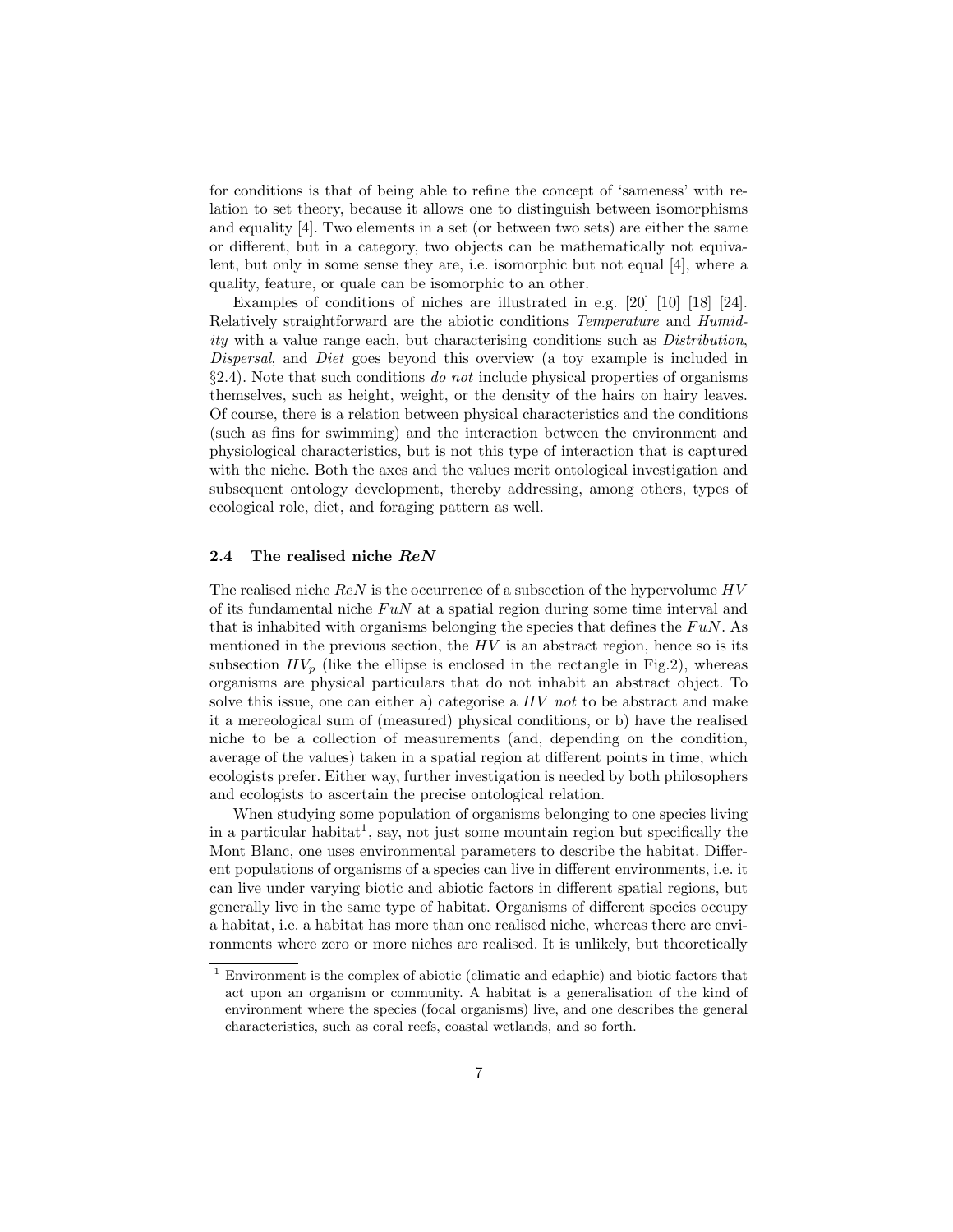not impossible, that a realised niche meets all conditions of the specification of its  $F u N$  (though is always constrained by it). Normally it is smaller, as two conditions or its value range may be mutually exclusive. The interplay between the fundamental and realised niche is illustrated in the following example.

Example. There is not a niche for each individual organism, as in 'the mouse of species Mus musculus living in my kitchen in Dublin feeding on bread and water has another niche than the mice in your basement in Trento eating cheese', but the  $FuN$ -niche is valid for a species. Each population of mice lives in a realised niche, where each realised niche can be different – either be disjoint or overlap as the circle and ellipse in Fig.2. At the  $FuN$ -level, one of the conditions to describe the niche for M. musculus may be diet{bread, water, cheese} and a ren<sub>1</sub> with mice living on diet{bread, water} in Dublin, and a ren<sub>2</sub> in Trento with diet{cheese}. That mice live on a diet of bread  $\&$  water in a sea climate and on cheese in a land climate both form part of the  $F u N$  for M. musculus, but each population has a realised niche at another spatial location. Hence, for each  $FuN$ , there are  $\geq 1$  ReNs. An example of a ReN can be: (diet{bread, water}, temperature{between 10◦C and 25◦C}, diet{vegetarian}, humidity{ between 60% and 90%}, shelter{house}, foraging{nocturnal}). No  $ren_i$ exist if the mice were surrounded by marsh mellows or when plunged into the Atlantic Ocean: they cannot survive because this is outside the range of products it can eat and shelter it can find, i.e. locations in the multidimensional space that fall outside the hypervolume for the M. musculus. The Atlantic Ocean is an environment, just not habitable for mice.

Multiple organisms live in the same spatial region at the same time, that do not all belong to the same species, and share only some of the conditions and/or a subset of its value range with organisms of the other species, e.g. they all live in a temperature range between  $+5$  and  $+30^{\circ}$ C. For example, some rats of the type Rattus norvegicus could be living in the Trento basement alongside the mice, but the mice do not share their niche with the rats, and only have an *overlap* of *some* condition(s).  $\diamondsuit$ 

Several research programmes may be useful for a bottom-up approach to gather real data of niches, in addition to manually mining the scientific literature. For instance, SEEK [48] and AOS [42] focus on mediating data that precedes its usage for niches and thereby may contribute to establishing which conditions can be used and how they relate to each other. Other, disparate, efforts concern microbe-, plant-, and animal taxonomy, which affects constructing a hypervolume in the sense that one has to be able to agree on which species exists. A few ontologies of the OBO family [47] include some axes and their values of conditions, such as temperature ranges for growth of several cereal crops [46] whereas other ontologies focus on specific species, such as the Arabidopsis [43]. Either way, examining conditions is a bottom-up ontology development effort that can, and should, take advantage of (existing) foundational ontology aspects.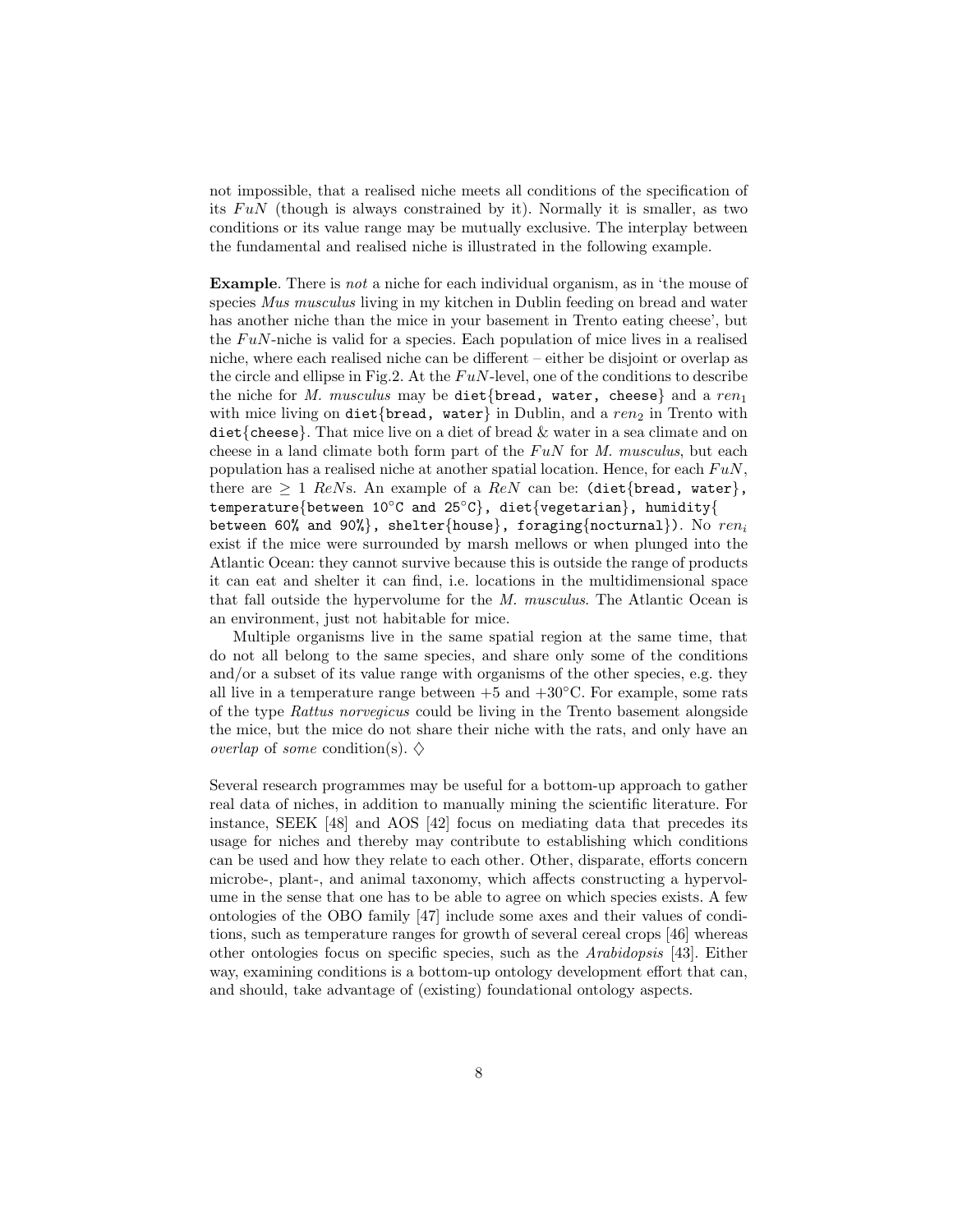#### 2.5 Some concepts associated with the ecological niche

The ecological niche is an (in ecology terminology) integrative concept, building on universals such as species, evolution, environment and so forth, which are integrative concepts themselves. This means that if the meaning of such closely related concepts change (e.g. [17]), then the niche might require a definitional adjustment as well, or vice versa: when due to new scientific discoveries the niche is conceptualised differently, this can have an impact on the notion of what species are or how the process of evolution occurs. Observe the difference between redefining the intension of, for instance, the universal Species and the situation where organisms are categorised as distinct species but later found to be the same species and/or being reclassified as a result from a better taxonomy. The former might affect the meaning of niche, the latter explicitly uses the niche for scientific investigations of the focal organisms.

Processes that build upon and use the ecological niche, are, among others, niche diversification, niche differentiation, niche construction [26] [30], and neutrality [9] [29]. These may change accordingly if the ecological niche does. However, terms can be deceptive. Taking a closer look at niche construction, it adds to the traditional understanding of evolution (i.e., the genotype changes through natural selection to become a new species), the process in the opposite direction: phenotypes do affect the process of evolution, both in the survival strategies of the organism and with relation to the role organisms play in their habitat. The addition to evolution – i.e.  $Evolution_{old} \neq Evolution_{new}$  – incorporates a feedback mechanism whereby "legacies of ancestrally modified natural selection pressures affect the subsequent evolution of later generations" [26]. Put differently, also that what the organisms do to their own environment affect their continuation, diversification and/or specialisation as a species in space and time – a more appropriate term to convey the process is *ecosystem engineering* [23]. Thus, niche construction acts out at the level of the realised niche, which may at a later stage affect a species' niche description of the HV hypervolume, but does not change the definition of the  $FuN$ , only might change a condition by adding a quality or changing its quale. For example, the leaf-cutter ant Atta sexdens influences environmental conditions such that Leucoagaricus sp. can grow more easily in the ants' fungus gardens in the ant nest<sup>2</sup>.

As such, even though there can be minor changes to the by the niche encapsulated integrative concept evolution, this does not imply either the niche or the underlying structure automatically needs to be revised. On the contrary, instead

<sup>&</sup>lt;sup>2</sup> With niche construction/ecosystem engineering, organisms of different species live in vicinity of each other and one's surrounding is affected by the engineering of the other. This is distinct from symbiosis, where organisms belonging to one species live (facultative or obligate) in or on organisms of other species – which can be harmful (parasitism), beneficial to one or to both, or neither harmful nor beneficial (commensalism). It is outside the scope of this article to report on the relations of the ecological niche concept with symbiosis, parasitism, and commensalism. These -isms deal with interactions between organisms of different species, which is distinct from the ecological niche concept.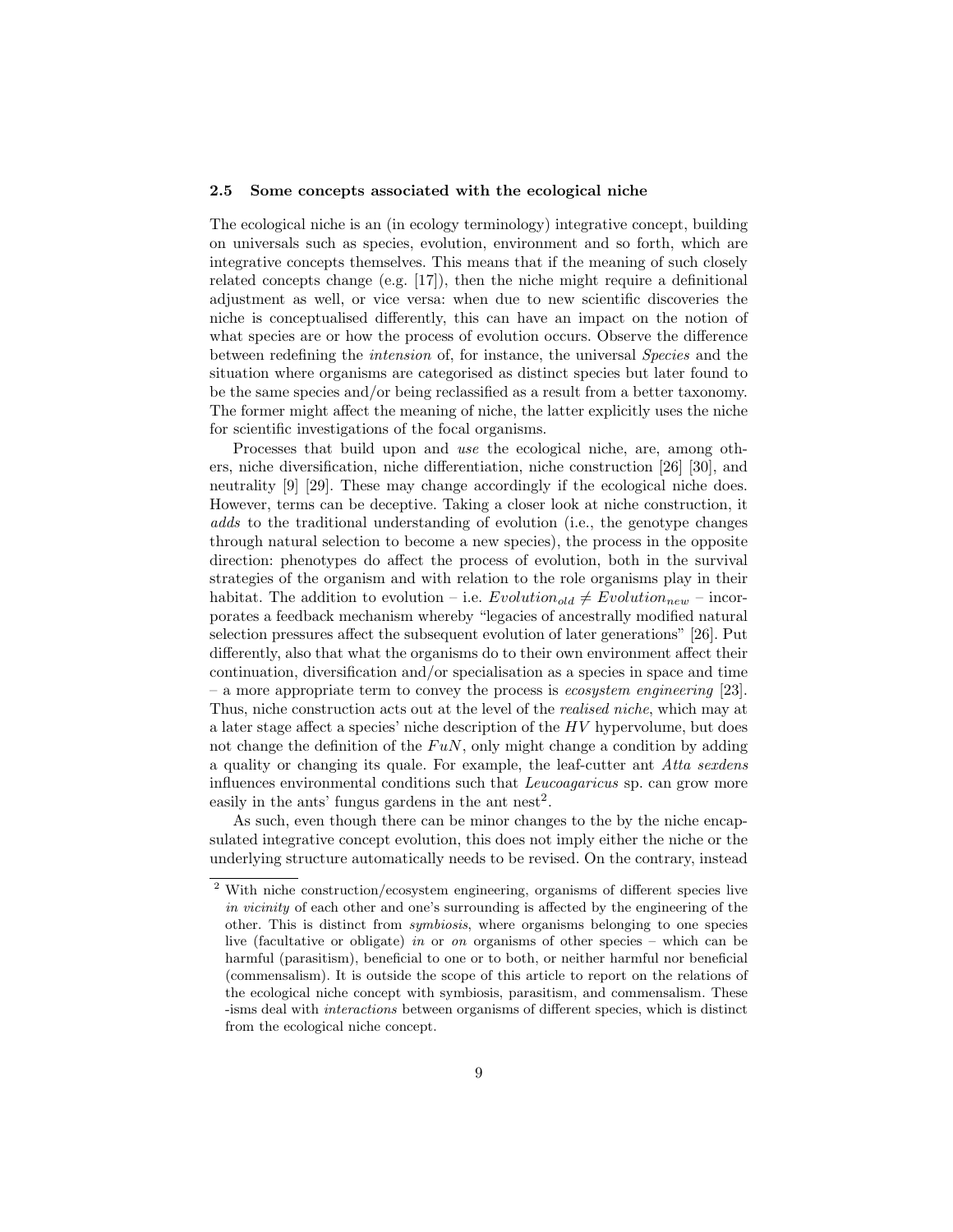of obfuscating, complicating, the notion of niche, the devised model proves to be a useful aid in understanding the various aspects that belong to the ecological niche concept.

## 3 Related research

As mentioned in the introduction, the original literal meaning of niche and the ecological niche are two distinct universals. One can argue if this modification made by ecologists is philosophically justifiable and sound or not, but ecologists use the niche concept differently and it has to be stated clearly which niche one is analysing. One can compare the outcomes that may result in identifying useful/workable overlap between the different meanings only after formalisation of each distinct meaning, but one cannot define one encompassing niche by ignoring both subtle and obvious differences from the start. Extant philosophical investigations into the niche, be it ecological or other, are limited; descriptions of niches in e.g. marketing and politics are even fuzzier than the ecological niche and sometimes contradict, which makes a comparison on similarities and differences more challenging to do.

First, several main aspects of Smith and Varzi's work [36] [37] [38] will be addressed here for comparison, but which also serve the understanding of characteristics of the ecological niche. The differences can be divided roughly regarding the point of departure, and consequently some formalisations, and open questions. Most salient is the absence of species in Smith and Varzi's work. For instance, they refer to "organisms or groups of organisms", thereby omitting if it refers to an individual organism, a population of organisms of the same species, or a community of organisms from different species. The absence of species introduces several problems. By the very definition that the species defines the niche, i.e. it also defines (constrains) the boundaries of the niche, it is redundant to state that there are objects that fall outside a niche: a) if with objects is meant organisms of another species, then yes, that is the intention, and b) if there were no objects outside the ecological niche then all organisms would be of the same species and thereby become a meaningless concept. Unlike Smith and Varzi [36] mention for organisms, a species *cannot* have two  $(FuN)$  niches, because of the existential dependency of the niche on the species. Other aspects refer to a realised niche, which actually refers to the architectural niche, but not the ecological one. For instance, "boundaries of a tenant are its surfaces, which face out toward the niche" or "the clutch of eggs [in the anthill]", where the tenants are things that develop into organisms. This makes sense with a recess in the wall, but organisms are not multidimensional (multi being  $> 4$ ) so they cannot face out toward its niche. An organism does not have its "boundary of the niche" starting on a plant's bark or the bacterial cell wall, because the hypervolume is constructed from 'odd' conditions such as diet. Eggs are a stage in the life cycle of ants, where the environmental conditions the eggs require to develop are specified within the conditions, i.e. part of the hypervolume for the Monomorium minimum (little black ant). The ants' nest physical and en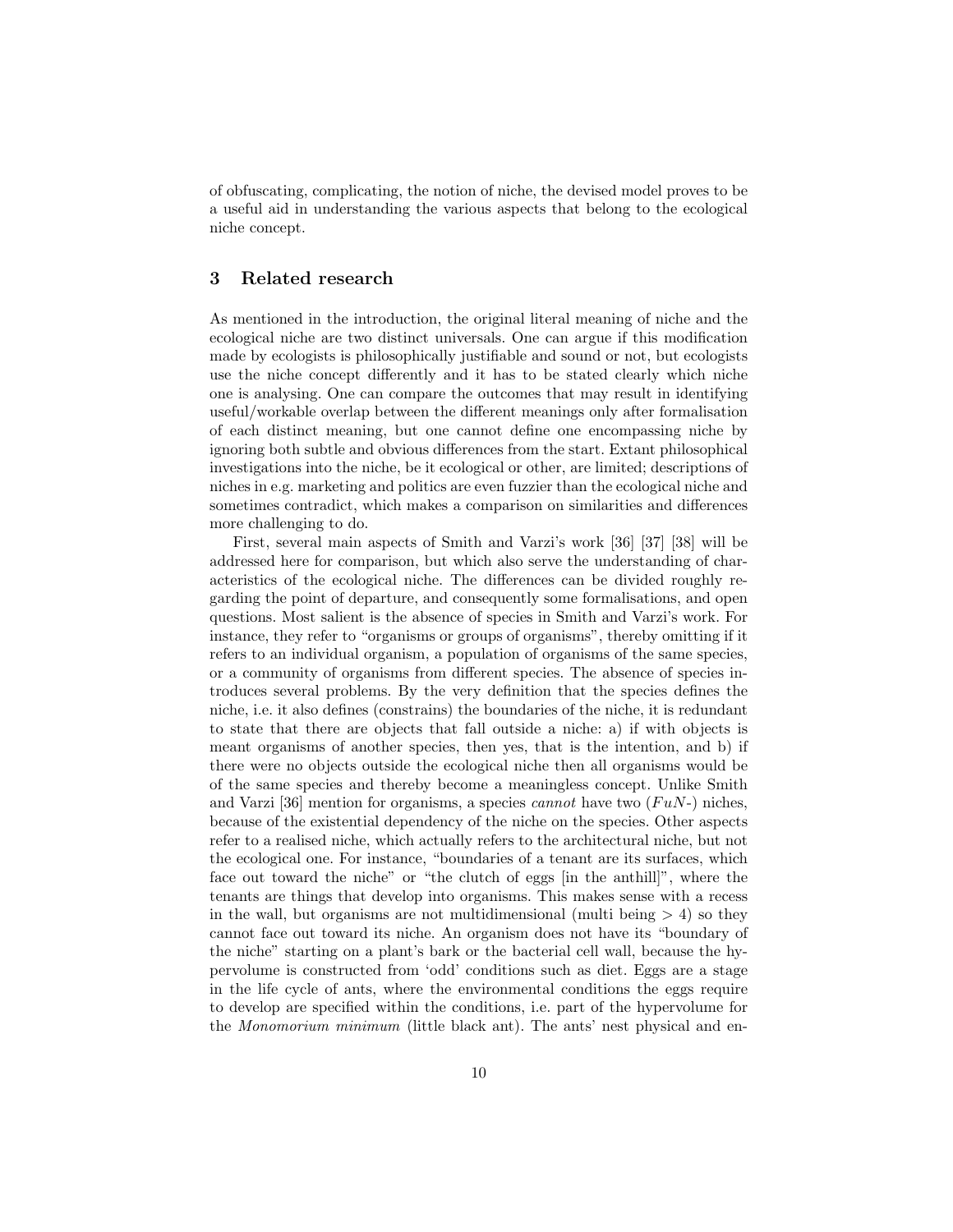vironmental aspects form part of the realised niche (and by creating the nest, the ants are doing niche construction). Smith and Varzi switch at convenience between the functional 'niche as profession' and the environmental niche [36] [37] [38] even though one cannot use them interchangeably as they are distinct from one another: with the  $FuN$ 's maximum hypervolume, these are different sub-groupings of several, but not all, conditions into a smaller hypervolume. Further, 'collapsing' the  $FuN$  and its  $ReNs$  into one niche [36] omits the difference between the maximum possible and its realisation(s), although the distinction is addressed to a limited extent in [38]. Johnson [21] focuses on the causal relationship between a species and its niche. Interesting is that from that philosophical perspective, he notes that "presumably, the reason niches can play such a role is that they are not merely abstract entities in the sense Ghiselin calls thought objects, but empirically discoverable parts of the universe itself" [21]. Thus, also the identification of two levels of the niche – abstract and realised – that fits within the presented model and corresponds to how ecologists perceive the ecological niche to be.

With the ecological niche as outlined in the previous paragraphs, several questions for the spatial niche raised by Smith and Varzi are irrelevant for the ecological niche. Their difficulty with "vagueness" of the boundaries is for the ecological niche due to practical research limitations and the challenges of gathering data (see e.g. [40] for a fuzzy set approach), but this is not an ontological problem. The "identity of niches" is not an issue either: the species and different kinds of conditions that make up the hypervolume facilitates straightforward categorisation of each  $FuN$  with relation to environment, role and so forth. Last, the "movement... within and between their respective niches" [36] is no problem for the ecological niche: by the very definition of the ecological niche, this is not possible.

Last, I briefly consider 'extensions' of the ecological niche into the marketing and political domains. Although there is no formalisation of the niche in marketing, Grassl's Reality of Brands [14] provides a potential useful start for a comparison of the multi-dimensional 'brand niche' with the ecological niche, particularly the section on brand realism. Two differences with the ecological are: 1) species and its niche have a 1:1 relationship, but it is a 1:n relationship between the marketing niche and (major  $\&$  minor) brands, and 2) humans influence and create marketing niches for the brands, i.e. it is a triad of concepts where it is not the brand that determines the niche, but there is no such 'third party' for the ecological niche. There are similarities like "[b]rands are 'moored' in niches and resist change" [14], which has its equivalent in biology where species resist change (homeostasis, stabilizing selection); idem ditto niche overlap. A formalisation of the brand niche and full comparison can be an avenue for further research. The niche as applied to political parties [31] may be of interest for comparison with the ecological niche. On the other hand, comparing niches to assess differentiation or comparing hypervolumes for finding a potentially suitable environment to 'reintroduce endangered political parties' at another spatial location is of less practical value, and repositioning of brands and parties generally occurs more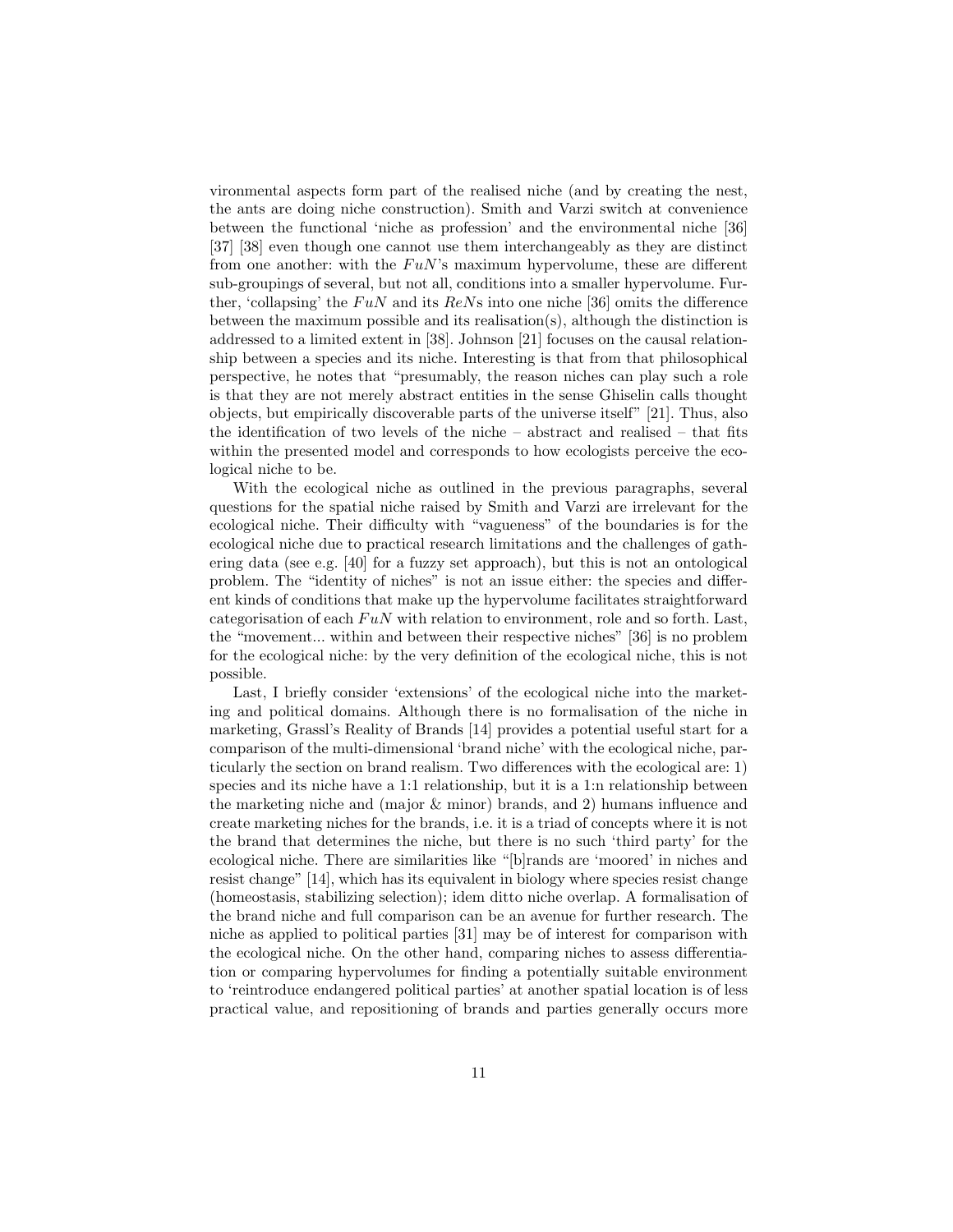swiftly than that species adapt or diversify. A more serious complication with niches for brands and political parties is that the marketing and politics equivalent to the ecological conditions for the hypervolumes are not readily known and easily measurable as are environmental parameters of the ecological niche. Considering that describing a ReN-niche of a species is not easy, this will be nigh impossible for brands and parties.

## 4 Final remarks

The ecological niche is a specific kind of niche, having the distinction between the 'fundamental (ecological) niche' and 'realised (ecological) niche' that are intertwined with species and multidimensionality where the notion of hypervolume is important. I have described summary of the ecological niche, which is not exhaustive in modelling all facets of the ecological niche; in particular, the conditions that make up the hypervolume and the related concepts such as the perceived interference of the idea of neutrality. However, ecologists already can use this investigation of the standard ecological niche to refine their discussions and investigations into the niche, and it can be used to compare the conceptualisation of the ecological niche with other types of niches, such as the constraints on the original meaning and the more loosely defined marketing and political niches. In addition, the representation of the niche in an ORM conceptual model can be used to develop software applications that will be reusable and extendible compared to the presently available limited attempts to store niche data and its results can feed back into a clearer definition of the ecological niche. Last, the underlying structure of the ecological niche may be of interest in other domains, which is a topic for future research.

Acknowledgments The main part of the research was carried out at, and supported by a grant from, the Laboratory of Applied Ontology (LOA-CNR) in Trento, Italy. I am grateful to Claudio Masolo for the stimulating discussions. I also thank Barry Smith for his clarification and feedback.

## References

- 1. Albrecht, M., Gotelli, N.J. Spatial and temporal niche partitioning in grassland ants. Oecologia, 2001, 126:134-141.
- 2. Argent, R.M. An overview of model integration for environmental applications components, frameworks and semantics. *Environmental Modelling*  $\mathcal{C}$  *Software*, 2004, 19(3):219-234.
- 3. Baez, J., Dolan, J. N-categories Sketch of a definition. Department of Mathematics, University of California, Riverside. 1995. http://math.ucr.edu/home/baez/ncat.def.html. Date accessed: 15-3-2004.
- 4. Baez, J., Dolan, J. Categorifcation. ArXiv:math.QA/9802029v1, 5 Feb 1998. http://arxiv.org/pdf/math.QA/9802029. Date accessed: 2-4-2004.
- 5. Baskent, E.Z., Wightman, R.A., Jordan, G.A., Zhai, Y. Object-oriented abstraction of contemporary forest management design. Ecological Modelling, 2001, 143:147-164.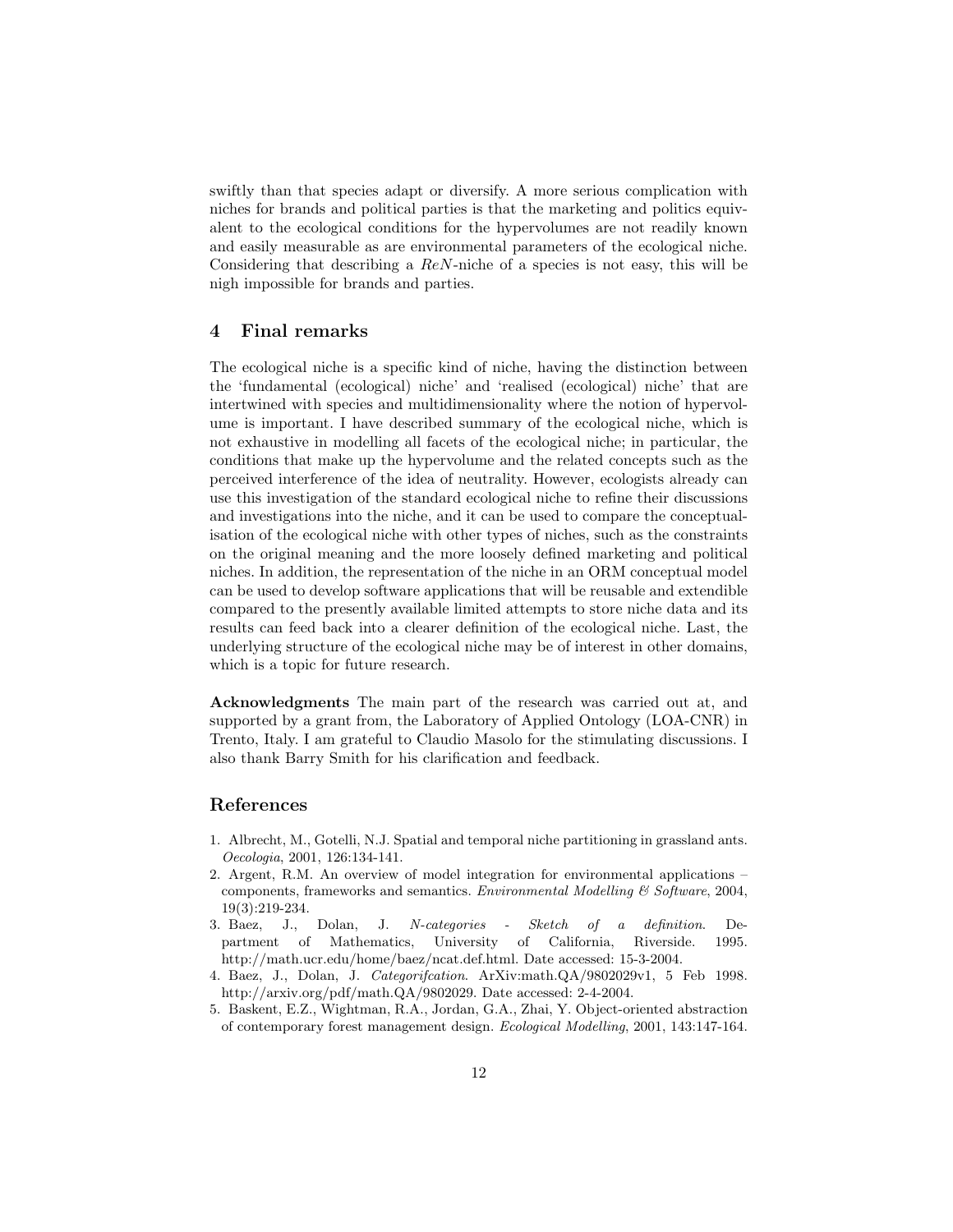- 6. Bernhardt, T. Biodiversity: abundance and composition. The Canadian Biodiversity Website, McGill University. http://www.canadianbiodiversity.mcgill.ca/english/theory/abundance.htm. Date accessed: 15-3-2004.
- 7. Bowers, S., Ludäscher, B. Towards a Generic Framework for Semantic Registration of Scientific Data. In: Semantic Web Technologies for Searching and Retrieving Scientific Data, Sanibel Island, Florida, USA. 2003.
- 8. Brilhante, V., Robertson, D. Metadata-Supported Automated Ecological Modelling. In: Environmental Information Systems in Industry and Public Administration. Rautenstrauch, C. (ed.). Hershey, Pennsylvania, USA: Idea Group Publishing. 2001.
- 9. Chave, J. Neutral theory and community ecology. Ecology Letters, 2004, 7(3):241- 253.
- 10. Conklin-Brittain, N.L., Knott, C.D., Wrangham, R.W. The Feeding Ecology of Apes. Proceedings of The Apes: Challenges for the 21st Century, 2001. pp167-174.
- 11. Cortelazzo, M., Zolli, P. Dizionario etimologico della lingua italiana 3/I-N. Bologna: Zanichelli, 1983. p802.
- 12. Earl, D. The classical theory of concepts. Internet Encyclopedia of Philosophy, 2005. http://www.iep.utm.edu/c/concepts.htm.
- 13. Ford, E.D. Scientific method for ecological research. Cambridge: Cambridge University Press, 2000. 564p.
- 14. Grassl, W. The reality of brands: toward an ontology of marketing. American Journal of Economics and Sociology, 1999, 58:313-360.
- 15. Guarino, N. Formal Ontology and Information Systems. Formal Ontology in Information Systems FOIS'98, Trento, Italy, Amsterdam: IOS Press, 1998. pp3-15.
- 16. Halpin, T. Information Modeling and Relational Databases. San Francisco: Morgan Kaufmann Publishers, 2001. 761p.
- 17. Hey, J. The mind of the species problem. Trends in Ecology  $\mathcal C$  Evolution, 2001, 16(7):326-329.
- 18. Hirzel, A.H., Hausser, J., Chessel, D., Perrin, N. Ecological-niche factor analysis: how to compute habitat-suitability maps without absence data? Ecology, 2002, 83(7):2027-2036.
- 19. Hutchinson G.E. Concluding remarks. Cold Spring Harbor Symposia on Quantitative Biology, 1957, 22, 415-427.
- 20. Jácomo, A.T.A., Silveira, L., Diniz-Filho, J.A.F. Niche Separation between the Maned-Wolf (Chrysocyon brachyurus), Crab-Eating Fox (Dusicyon thous) and the Hoary-Fox (Dusicyon vetulus) in the Cerrado of Central Brazil. Journal of Zoology, 2004, 262:99-106.
- 21. Johnson, D.M. Can Abstractions be Causes? Biology and Philosophy, 1990, 5:63-77.
- 22. Johnson, J.C., Borgatti, S.P., Luczkovich, J.J., Everett, M.G. Network Role Analysis in the Study of Food Webs: An Application of Regular Role Coloration. Journal of Social Structure, 2001, 2(3).
- 23. Jones, C.G., Lawton, J.H. and Shachak, M. Positive and negative effects of organisms as physical ecosystem engineers. Ecology, 1997, 78:1946-1957.
- 24. Keet, C.M. Ontologising bioscience: a niche. Technical Report, Laboratory of Applied Ontology, Trento, Italy. 2004. 67p.
- 25. Keller, R.M., Dungan, J.L. Meta-modeling: a knowledge-based approach to facilitating process model construction and reuse. Ecological Modelling, 1999, 119:89-116.
- 26. Laland, K.N., Odling-Smee F.J., Feldman, M.W. Evolutionary consequences of niche construction and their implications for ecology. Proceedings of the Natural Academy of Science, 1999, 96:10242-10247.